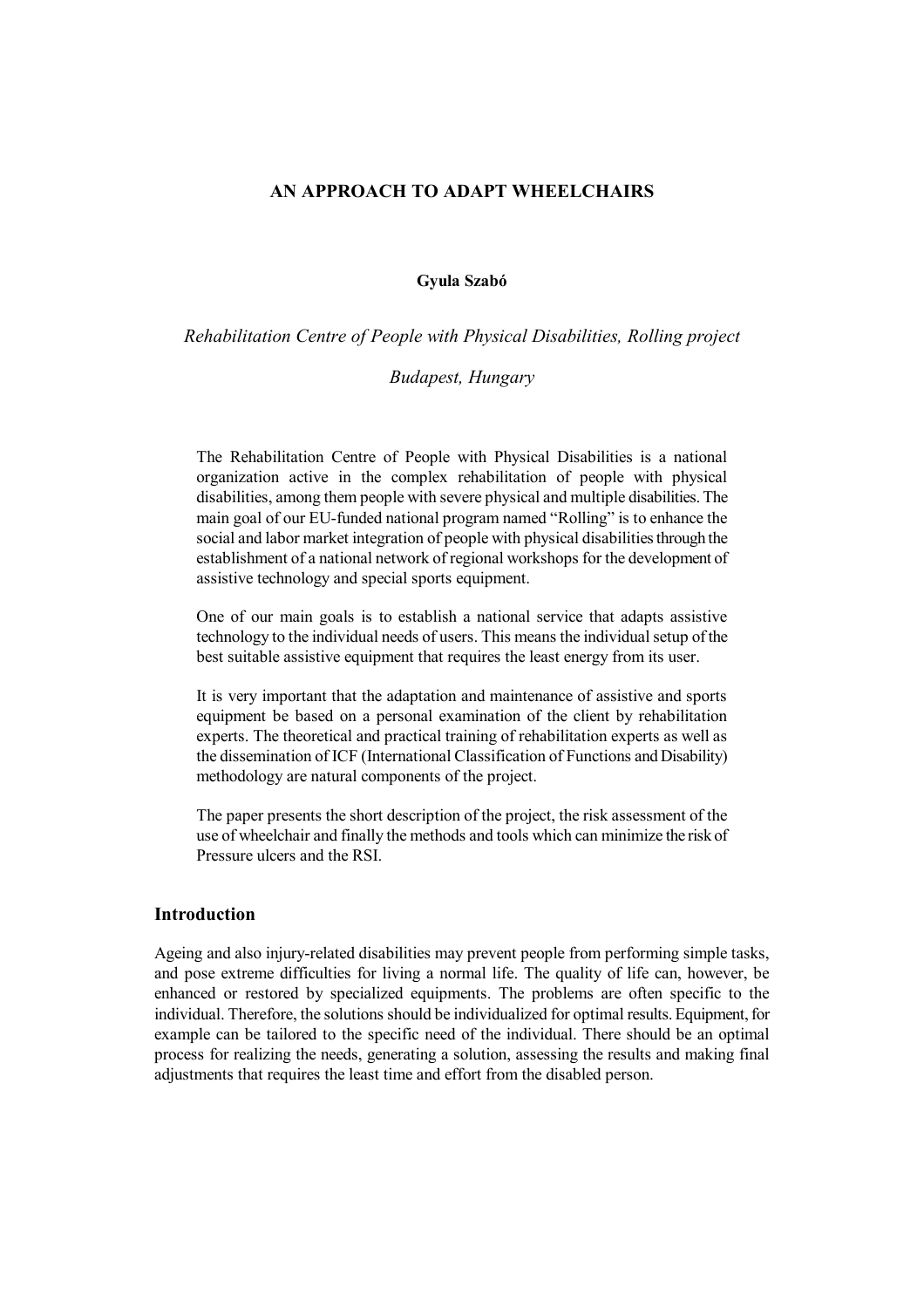The EU-funded national program named "Rolling" is associated with the Rehabilitation Centre of People with Physical Disabilities in Hungary. Our goal is the integration of people with physical disabilities through the establishment of a national network of regional workshops for the development of assistive technology and special sports equipment. Rehabilitation experts base the adaptation and the maintenance of assistive equipment on personal examination of the client. We provide the rehabilitation experts theoretical and practical training in the ICF (International Classification of Functions and Disability) methodology and provide them with a workflow for individualized care and methodology for assessment, including the initial and final questionnaires.

We provide here a proof of principle example to illustrate the activities of the "Rolling" project. We include here the general workflow and a case study for the risk assessment analysis applying ICF, the process of the adaptation of a wheelchair to a client with severe disabilities including the adjustment and the final evaluation of the modified wheelchair. This case prompted us to develop the methods and tools, which can be utilized for wheelchair adjustment in such a way that minimizes the risk of Pressure ulcers and the RSI.

## **Results**

In this case study of the "Rolling" project we applied ICF evaluations in determining the client's needs and for testing the results of the procedure for improving the client's mobility. The workflow is presented in Figure 1. The subject of the case study was a quadriplegic person. He had very limited mobility due to previous spinal injury. He depended on the use of an electric wheelchair for his indoor and outdoor activities. His major concern was that he was not able to stand up and reach objects on shelves. Another concern was that constant sitting restricted his circulation and increased his blood pressure. He was concerned that constant sitting will result in developing pressure ulcers and RSI.

The technical experts of the "Rolling" Project performed the initial assessment in 2006 in the form of an interview. ICF codes were utilized to assess the life situation and the needs of the client using the initial questionnaire. Exact measurements were taken from the client and from the existing electric wheelchair. Special pressure-sensing pillow was used to optimize the supporting device. A plan was designed for improving the mobility of the client. The technical details were planned taking into consideration the possibilities provided by the existing wheelchair. The adopted wheelchair was fabricated at the "Rolling" Workshop in Budapest. The device was tested technically. The use of the device was explained to the client and was tested by the client. Final adjustments were performed to optimize the device. In 2010 a final assessment was performed using ICF codes to measure the improvement in the client's life. This was done by interview and using the final questionnaire.

A comparison was made between the initial and final assessments. Certain functions did not improve but also did not get worse after the procedure. Table 1 shows a limited number of functions that did not change. The assessment included the complete list of functions related to mobility (data not shown). None of the functions worsened due to the modified device (data not shown). Importantly, several functions have considerably improved (Table 2) with the specific technologies applied (Table 3).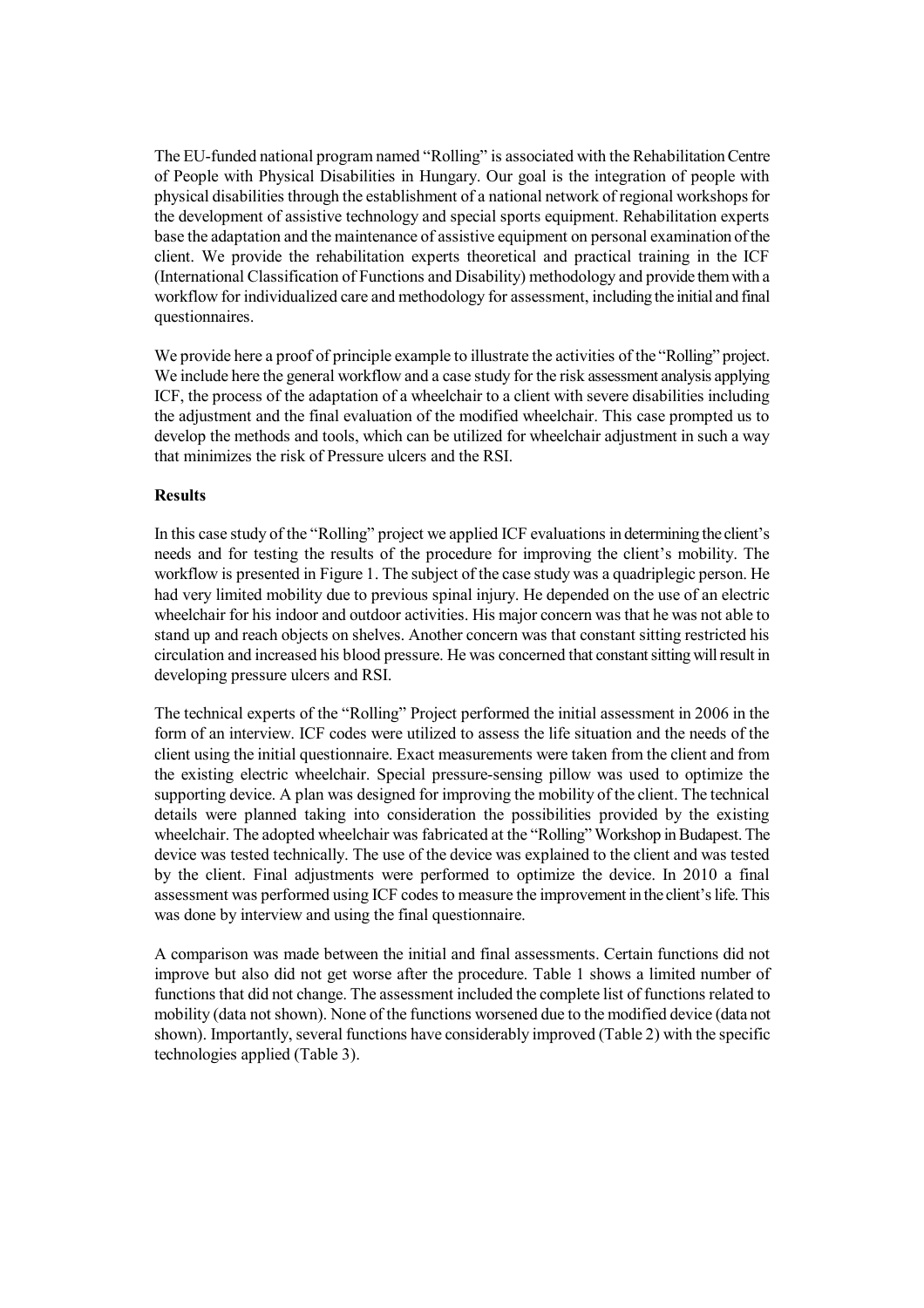

**Figure 1: Outline of the process**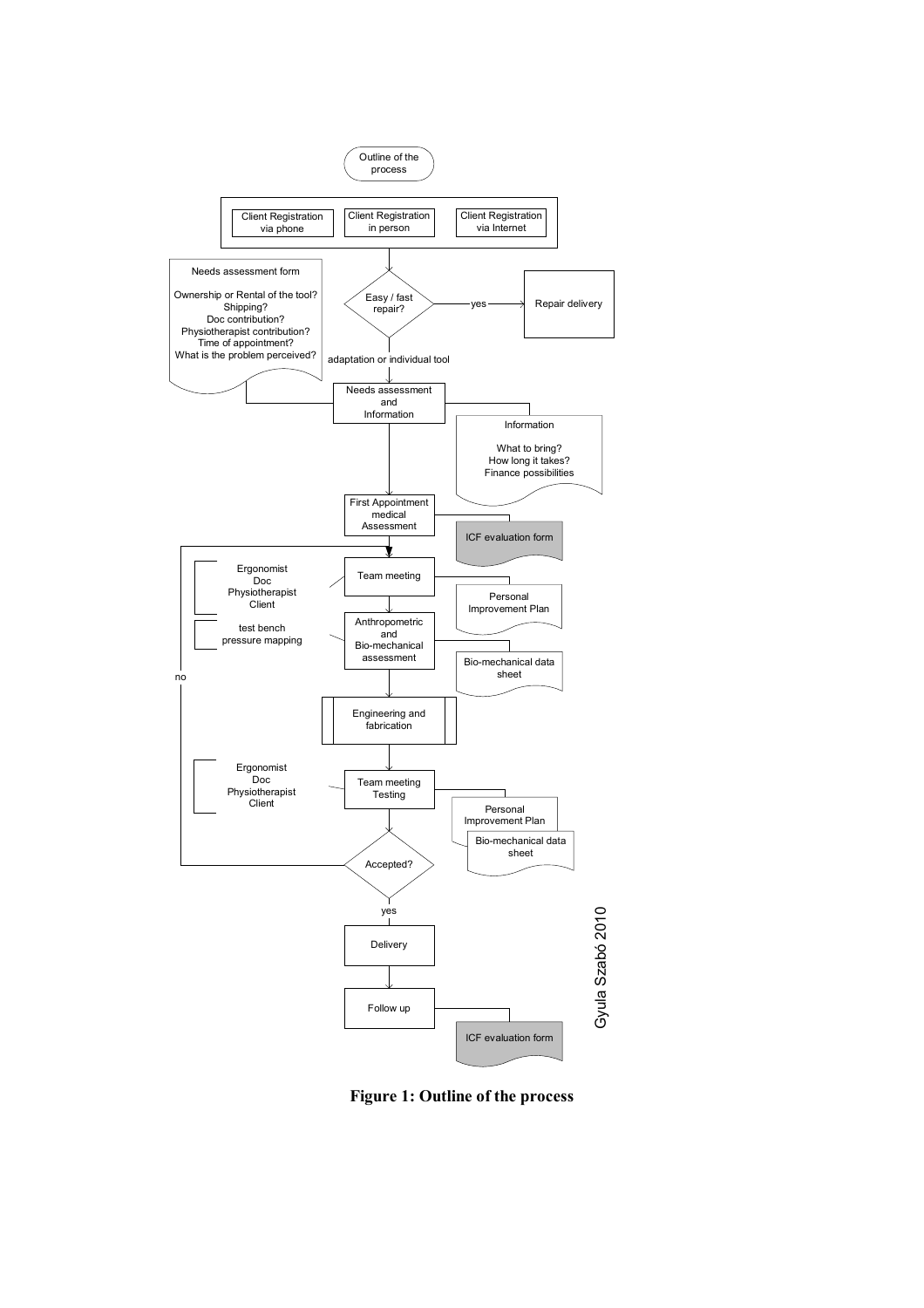| Body functions                    | <b>ICF</b> | Extent of impairments* |
|-----------------------------------|------------|------------------------|
|                                   | 2006/      |                        |
|                                   | $2010*$    |                        |
|                                   |            |                        |
| b710 Mobility of joint functions  | b710.2     | 2 Moderate impairment  |
| b715 Stability of joint functions | b715.0     | 0 No impairment        |
| b730 Muscle power functions       | b730.3     | 3 Severe impairment    |
| b740 Muscle endurance functions   | b740.3     | 3 Severe impairment    |
| b280 Sensation of pain            | b280.3     | 3 Severe impairment    |
| <b>b265</b> Touch function        | b265.3     | 3 Severe impairment    |

**Table 1. Extracts of ICF assessments from year 2006 and 2010 of the client**

Control functions that did not change due to the procedure (partial list). ICF codes are listed at the initial assessment (2006) and at the final assessment (2010). The codes remained the same.  $*$ 2010 identical with 2006

| Activities and           | ICF      | <b>ICF</b> | Performance | Performance | Capacity   |
|--------------------------|----------|------------|-------------|-------------|------------|
| Participation            | 2006     | 2010       | 2006        | 2010        | 2006/      |
|                          |          |            |             |             | $2010*$    |
| d4153                    | d4153.34 | d4153.24   | 3 Severe    | 2 Moderate  | 4 Complete |
| Maintaining a            |          |            | difficulty  | difficulty  | difficulty |
| sitting                  |          |            |             |             |            |
| position $1$             |          |            |             |             |            |
| d445 Hand                | d445.33  | d445.23    | 3 Severe    | 2 Moderate  | 3 Severe   |
| and arm use <sup>2</sup> |          |            | difficulty  | difficulty  | difficulty |
|                          |          |            |             |             |            |
| d620                     | d620.34  | d620.14    | 3 Severe    | 1 Mild      | 4 Complete |
| Acquisition              |          |            | difficulty  | difficulty  | difficulty |
| of goods and             |          |            |             |             |            |
| services                 |          |            |             |             |            |
|                          |          |            |             |             |            |

| Table 2. Improved functions and technologies applied |  |
|------------------------------------------------------|--|
|------------------------------------------------------|--|

 $\frac{1}{1}$  due to the side support

<sup>&</sup>lt;sup>2</sup> Use of hands with power assistance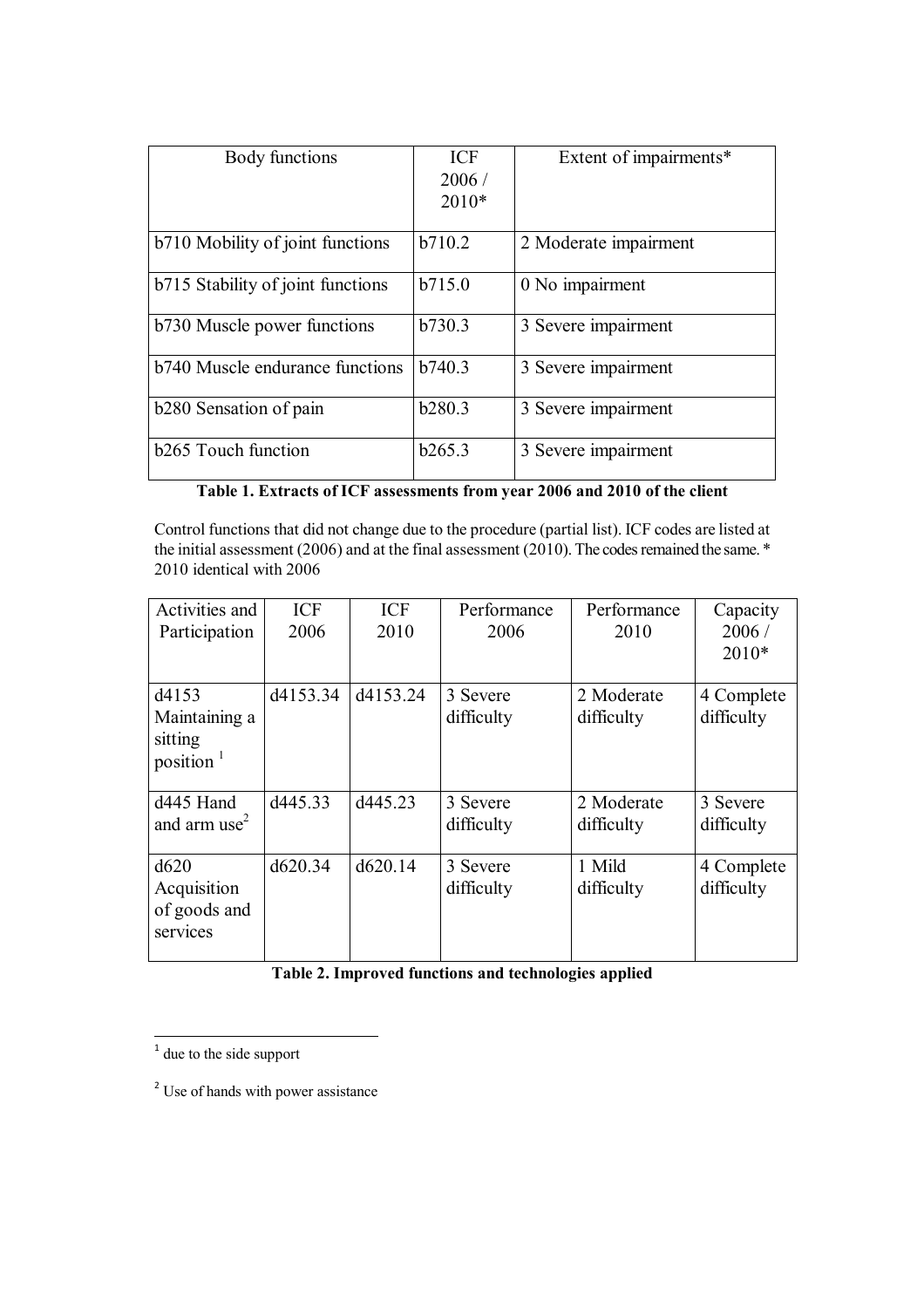Comparisons are shown for those ICF functions that exhibited improvement between the electric wheelchair and the modified wheelchair. ICF codes are listed at the initial assessment (2006) and at the final assessment (2010). The codes verify improvements. The modified wheelchair had the option for manual wheel movement with optional electric power boost and for elevating the client into standing positions. Code **d** refers to performance.

| <b>ICF</b><br>2006 | <b>ICF</b><br>2010 | <b>ENVIRONMENTAL FACTORS</b>                                                                                                    | Facilitator<br>2006 | Facilitator<br>2010                |
|--------------------|--------------------|---------------------------------------------------------------------------------------------------------------------------------|---------------------|------------------------------------|
| $e1201^{3}+1$      | $e1201+2$          | $ e1201$ Assistive products and $ +1 $<br>technology for personal indoor and facilitator<br>outdoor mobility and transportation | Mild $+2$           | Moderate<br>facilitator            |
| $e150+3$           | $e150+3$           | e150 Design, construction and $+3$<br>building products and technology Substantial<br>of buildings for public use               | facilitator         | $+3$<br>Substantial<br>facilitator |

# **Table 3. Comparison of the technologies**

Code **e** refers to the environmental factors that affects the improvement. The first and second decimals show the performance with and without using the device, respectively.

## **Discussion**

1

Our study shows the importance of assessment and reassessment in assisting clients with devices that improve their mobility. The results were clearly measurable in a number of functions. The client's life situation has improved. Now he lives a more active life. He returned to work. He can now stand up and reach objects with ease. Standing also improves his circulation and expected to improve his high blood pressure. He became more independent and can get around in an unobstructed environment. The side support has extra benefits for his special way of sitting. The lift option gives support in the optimal body segment taking into consideration the position of injury.

The initial, intermediary and final assessments have been performed using the ICF code system. This allows the use of well-defined codes for describing the performance of each function and technical device. Empirical determination of the needs and accomplishments allowed the planning and optimization of the entire process.

<sup>&</sup>lt;sup>3</sup> The difference is due to the change of the electric weelchair to a wheel-hub mounted power supported hand rim wheelchair